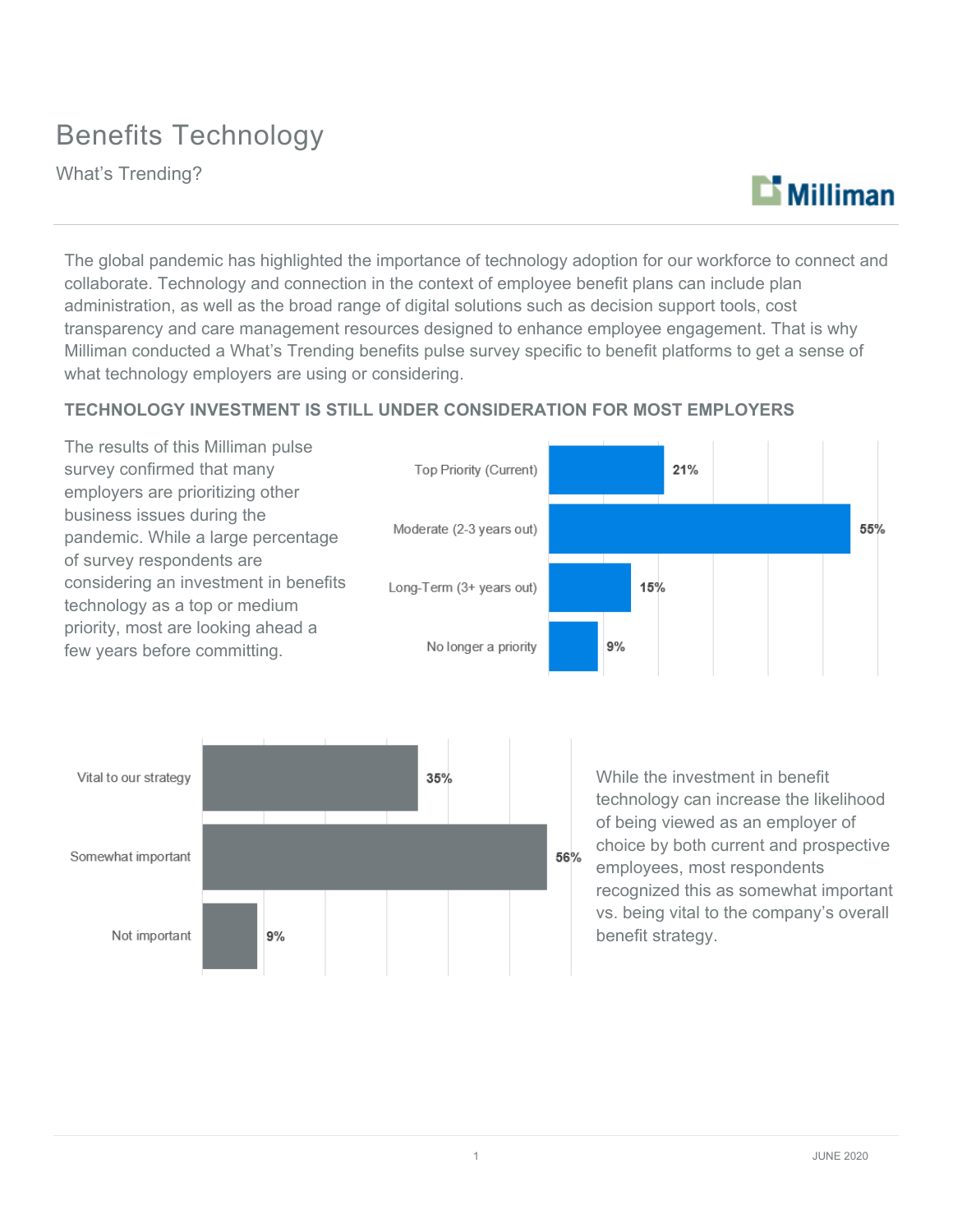### **EMPLOYEE FOCUS – BOTH AN OBJECTIVE AND HURDLE**

There are a number of potential motivators for implementing a new benefit technology. Does benefits technology indicate a progressive and connected firm that helps recruit or retain top talent? Does your organization encourage a technology culture, individual responsibility for understanding benefits and activities to enhance health? Does your company need to control costs through administrative efficiencies in benefit program management? Does your company need to understand your data more clearly? Do you need to improve employee wellness or patient outcomes?

Responses to the survey indicate a desire to improve the overall employee experience, including enhancing employee health and well-being (e.g.) telemedicine or wellness tracking. At the same time, there is clear concern over user adoption – translating to a need for an integrated solution that is easy for employees to use and understand.



#### Where do you see technology driving the most impact with regard to Employee Benefits? (check all that apply)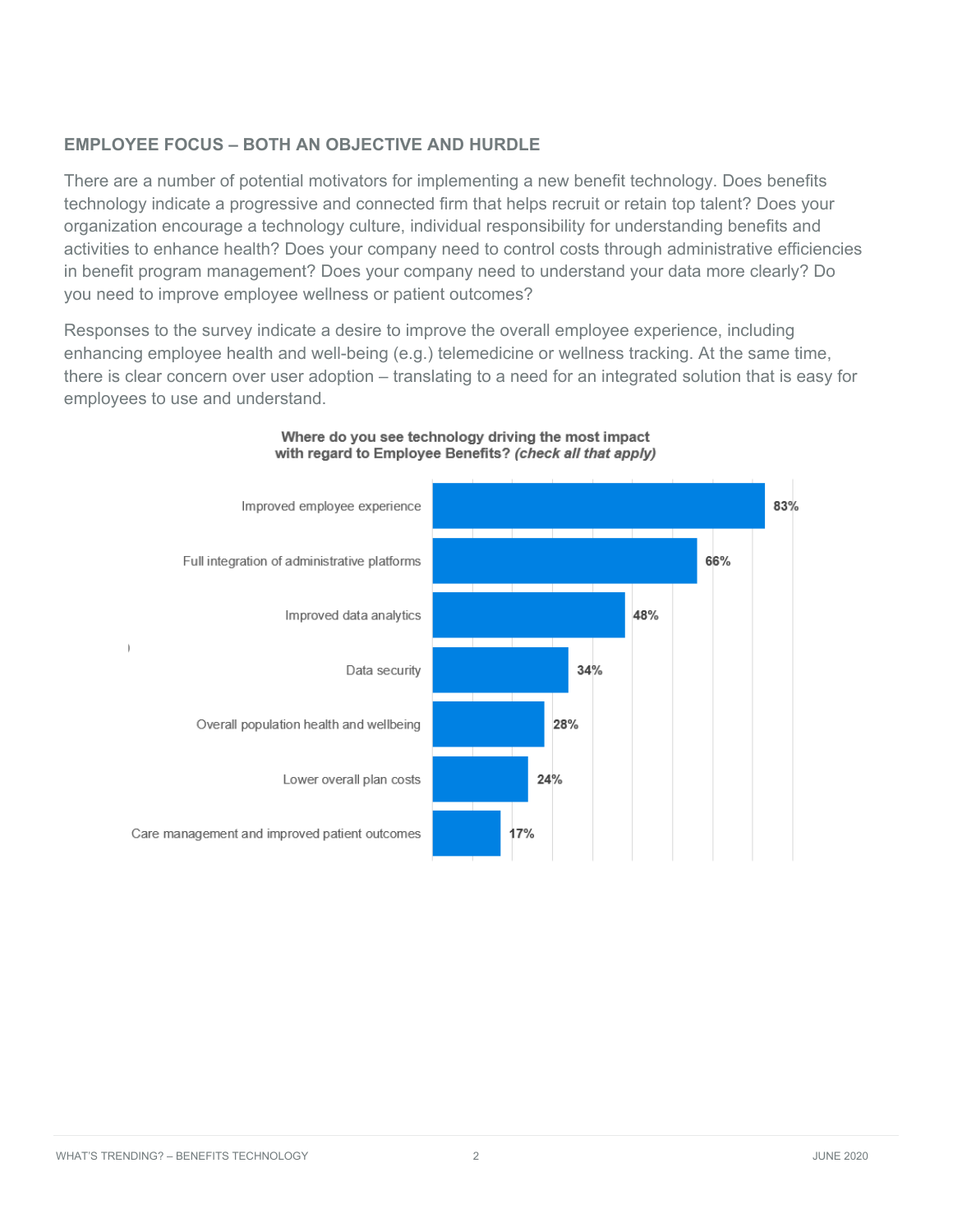

## What is the biggest risk and/or barrier to the use of technology in your<br>employee benefits plan? (check all that apply)